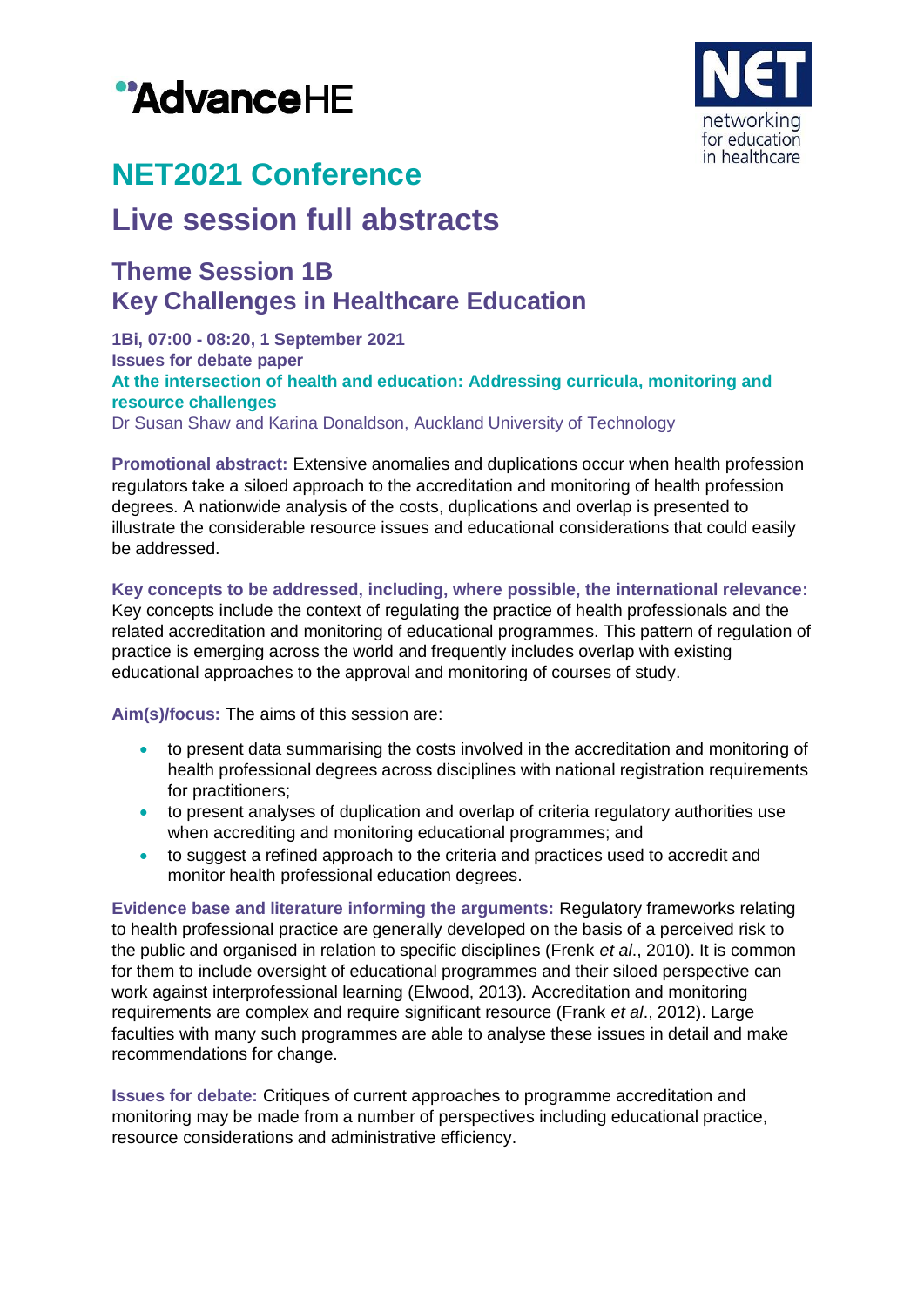**Three key points to indicate how your work contributes to knowledge development within the selected theme:** Careful investigation and analysis of these issues from a large and diverse faculty provides insights into how the accreditation and monitoring of health professional education programmes could evolve to ensure high quality practice while avoiding unnecessary duplication of resources and further enabling interprofessional learning.

#### **References:**

Elwood, T.W. (2013) 'Patchwork of scope-of-practice regulations prevent allied health professionals from fully participating in patient care.' *Health Affairs*, 32(11), 1985-1989.

Frank, A., Kurth, D. & Mironowicz, I. (2012) 'Accreditation and quality assurance for professional degree programmes: comparing approaches in three European countries.' *Quality in Higher Education*, 18(1), 75-95.

Frenk, J., Chen, L., Bhutta, Z.A., Cohen, J., Crisp, N., Evans, T., & Kistnasamy, B. (2010) 'Health professionals for a new century: transforming education to strengthen health systems in an interdependent world.' *The Lancet*, 376(9756), 1923-1958.

**Keywords:** Interprofessional Learning, Programme Accreditation, Educational Monitoring, Curriculum.

**1Bii, 07:00 - 08:20, 1 September 2021 Research paper Student transition to newly qualified practitioner: What more can Healthcare Education do to facilitate the transition?** Ruth Laws, University of East Anglia

**Promotional abstract:** Quality preceptor programmes can ensure the best start in a career for healthcare professionals by providing structured supervision and support. Such programmes are commonplace around the world to help students make the transition into the workplace. This session focuses on the results of a literature review exploring how two such programmes, Preceptorship and Flying Start NHS, have contributed to occupational therapists' transition from student to newly qualified practitioner in the United Kingdom, and the application to Health and Social Care more widely. It also considers how Healthcare Education can help maximise the facilitation of student transition into the workplace.

#### **Background, including underpinning literature and, wherever possible, the**

**international relevance of the research:** The transition from student to newly qualified healthcare professional can be challenging (Tryssenaar & Perkins, 2001; Morley, Rugg & Drew, 2007). In the UK, Preceptorship and Flying Start NHS programmes aim to help this transition for newly qualified healthcare professionals through a period of structured transition and learning (Department of Health, 2010; NHS Education for Scotland, 2017; NHS Employers, 2020; Nursing and Midwifery Council, 2020). This research focuses on occupational therapists, to add to the existing extensive evidence base for nursing (Royal College of Nursing, 2020), applying the principles for healthcare professionals internationally.

**Aim(s) and/or research question(s)/research hypothesis(es):** The aims of this session are:

 to consider how Preceptorship and Flying Start NHS programmes have contributed to occupational therapists' transition from student to newly qualified practitioner;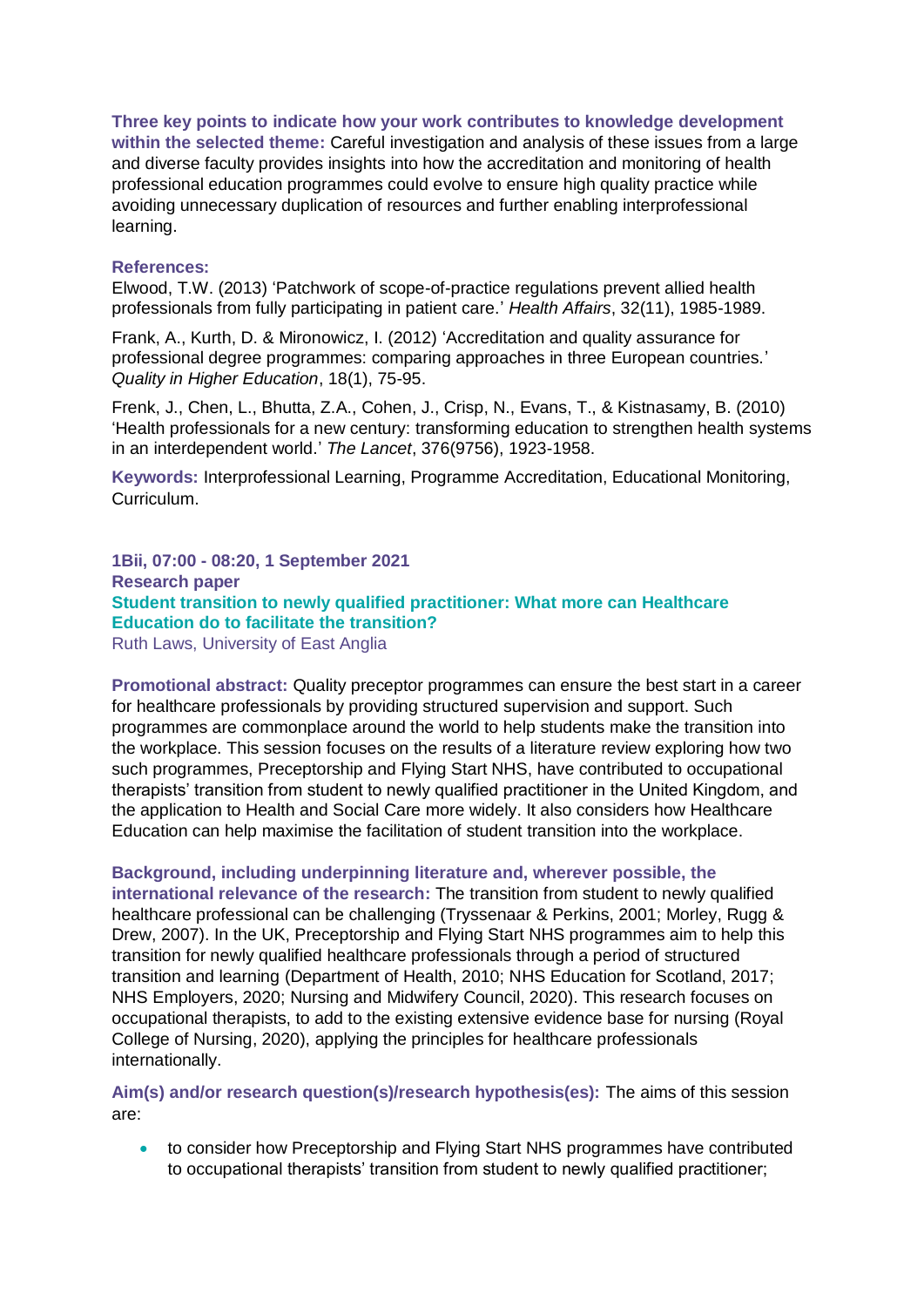- to consider how this relates to Health and Social Care careers and staff retention in a wider context;
- to think about how Healthcare Education may need to adapt to prepare students to make the most of what preceptorship type programmes can offer newly qualified practitioners; and
- to consider the application of the findings to all healthcare professionals internationally.

**Research methodology/research design, any ethical issues, and methods of data collection and analysis:** A literature review of papers identified through inclusion/exclusion criteria from searches run on Medline – EBSCO, Ovid and PubMed, CINAHL and AMED. MeSH terms used were 'preceptorship', 'occupational therapy' and 'occupational therapists'. Furthermore, free text search terms were used to identify the maximum number of papers for consideration. Citation tracking and targeted searching further enhanced the search strategy. Meta-synthesis (Walshe & Downe, 2005) was used to identify themes and analyse and synthesise the literature. This interpretive approach sought to understand and explain themes as opposed to fitting them into pre-defined categories, therefore reducing the risk of bias.

#### **Key findings and recommendations:**

Anticipated key findings: The success of preceptorship depends on the engagement of the newly qualified professional. Preceptorship promotes professional identity and occupational adaptation. Preceptorship-style programmes can help newly qualified healthcare professionals develop emotional skills to help deal with demands of work, confidence in clinical skills and safe practice. Programmes such as Preceptorship and Flying Start NHS promote reflective practice. Adequate training and support for preceptors/facilitators is needed for successful programmes.

Anticipated recommendations: The contribution of Preceptorship and Flying Start NHS to the transition from student to newly qualified occupational therapist needs further research regarding the workplace setting and type of post (static or rotational) to offer the most meaningful recommendations for generalisability. In 2017, Flying Start NHS was revised (NHS Education for Scotland, 2017). This may affect the transferability of findings as no papers included consider Flying Start NHS after 2017. Therefore, further research and comparison is required to understand the contribution of Flying Start NHS to the transition from student to newly qualified practitioners. There is a need to increase diversity of study populations. We should explore how Healthcare Education internationally can best help the transition for students to link with preceptor-type packages.

**Three key points to indicate how your work contributes to knowledge development within the selected theme:** This is the first synthesis of research relating to how Preceptorship and Flying Start NHS contributes toward the transition from student to newly qualified occupational therapist. Recommendations are for further research to increase understanding and consider how Healthcare Education internationally can help prepare students to progress onto preceptor packages to maximise their potential. Preceptorship should meet individual needs and there are no fixed rules regarding the design of a preceptorship programme (Department of Health, 2010), but there may be a need to standardise preceptorship programmes to offer newly qualified health professionals a consistent experience and provide equality of opportunity.

#### **References:**

Department of Health (2010) Preceptorship Framework for Newly Registered Nurses, Midwives and Allied Health Professionals. Available at: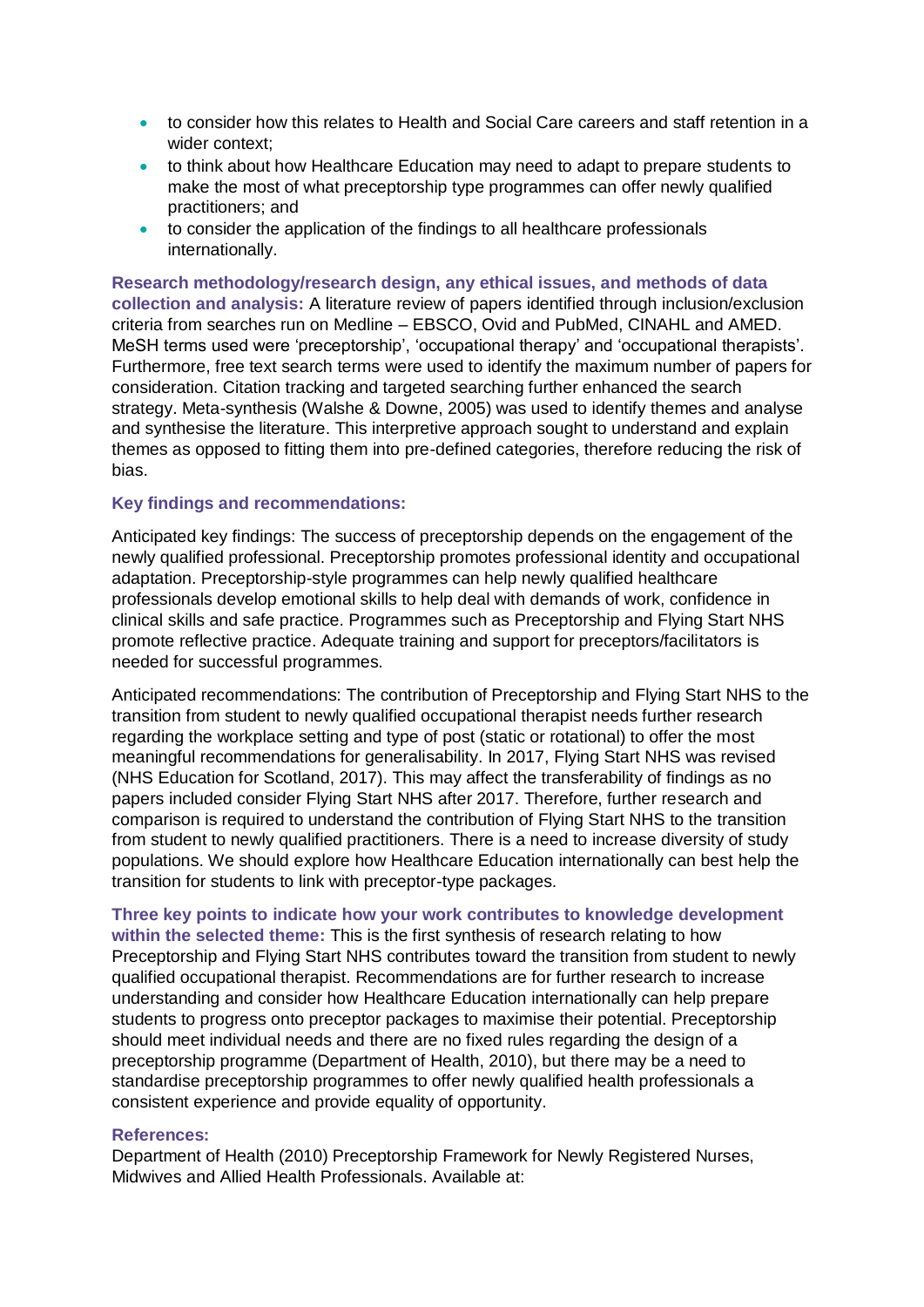[https://webarchive.nationalarchives.gov.uk/20100604174349/http://www.dh.gov.uk/prod\\_con](https://webarchive.nationalarchives.gov.uk/20100604174349/http:/www.dh.gov.uk/prod_consum_dh/groups/dh_digitalassets/@dh/@en/@abous/documents/digitalasset/dh_114116.pdf) [sum\\_dh/groups/dh\\_digitalassets/@dh/@en/@abous/documents/digitalasset/dh\\_114116.pdf](https://webarchive.nationalarchives.gov.uk/20100604174349/http:/www.dh.gov.uk/prod_consum_dh/groups/dh_digitalassets/@dh/@en/@abous/documents/digitalasset/dh_114116.pdf) [Accessed 14 August 2020].

Morley, M., Rugg, S. & Drew, J. (2007) 'Before Preceptorship: New Occupational Therapists' Expectations of Practice and Experience of Supervision'. *British Journal of Occupational Therapy*, 70 (6), 243–253. Available at: [https://journals-sagepub-](https://journals-sagepub-com.uea.idm.oclc.org/doi/pdf/10.1177/030802260707000604)

[com.uea.idm.oclc.org/doi/pdf/10.1177/030802260707000604](https://journals-sagepub-com.uea.idm.oclc.org/doi/pdf/10.1177/030802260707000604) [Accessed 24 August 2020].

NHS Education for Scotland (2017) Flying Start NHS: The Definitive Guide to the Programme. Available at: [https://learn.nes.nhs.scot/1915/flying-start-nhs/flying-start-nhs](https://learn.nes.nhs.scot/1915/flying-start-nhs/flying-start-nhs-definitive-guide-to-the-programme)[definitive-guide-to-the-programme](https://learn.nes.nhs.scot/1915/flying-start-nhs/flying-start-nhs-definitive-guide-to-the-programme) [Accessed 2 February 2021].

NHS Employers (2020) Preceptorships for newly qualified staff. Available at: [https://www.nhsemployers.org/your-workforce/plan/workforce-supply/education-and](https://www.nhsemployers.org/your-workforce/plan/workforce-supply/education-and-training/preceptorships-for-newly-qualified-staff)[training/preceptorships-for-newly-qualified-staff%20](https://www.nhsemployers.org/your-workforce/plan/workforce-supply/education-and-training/preceptorships-for-newly-qualified-staff) [Accessed 23 August 2020].

Nursing and Midwifery Council (2020). Principles for preceptorship. Available at: [https://www.nmc.org.uk/globalassets/sitedocuments/nmc-publications/nmc-principles-for](https://www.nmc.org.uk/globalassets/sitedocuments/nmc-publications/nmc-principles-for-preceptorship-a5.pdf)[preceptorship-a5.pdf](https://www.nmc.org.uk/globalassets/sitedocuments/nmc-publications/nmc-principles-for-preceptorship-a5.pdf) [Accessed 31 July 2020].

Royal College of Nursing (2020) *Newly Qualified Nurse Handbook*: *Sixth Edition*. Royal College of Nursing.

Tryssenaar, J. & Perkins, J. (2001) 'From Student to Therapist: Exploring the First Year of Practice'. *American Journal of Occupational Therapy*, 55 (1), 19–27. Available at: [https://eds-b-ebscohost-](https://eds-b-ebscohost-com.uea.idm.oclc.org/eds/pdfviewer/pdfviewer?vid=0&sid=46103ee8-4103-4313-a742-a22101fe0c1f%40pdc-v-sessmgr04)

[com.uea.idm.oclc.org/eds/pdfviewer/pdfviewer?vid=0&sid=46103ee8-4103-4313-a742](https://eds-b-ebscohost-com.uea.idm.oclc.org/eds/pdfviewer/pdfviewer?vid=0&sid=46103ee8-4103-4313-a742-a22101fe0c1f%40pdc-v-sessmgr04) [a22101fe0c1f%40pdc-v-sessmgr04](https://eds-b-ebscohost-com.uea.idm.oclc.org/eds/pdfviewer/pdfviewer?vid=0&sid=46103ee8-4103-4313-a742-a22101fe0c1f%40pdc-v-sessmgr04) [Accessed 2 August 2020].

Walsh, D.& Downe, S. (2005) 'Meta-synthesis method for qualitative research: a literature review'. *Journal of Advanced Nursing*, 50 (2), 204–211. Available at: [https://onlinelibrary](https://onlinelibrary-wiley-com.uea.idm.oclc.org/doi/full/10.1111/j.1365-2648.2005.03380.x)[wiley-com.uea.idm.oclc.org/doi/full/10.1111/j.1365-2648.2005.03380.x](https://onlinelibrary-wiley-com.uea.idm.oclc.org/doi/full/10.1111/j.1365-2648.2005.03380.x) [Accessed 30 November 2020].

**Keywords:** Preceptorship, Occupational Therapy, Flying Start NHS, Newly Qualified, **Transition** 

**1Biii, 07:00 - 08:20, 1 September 2021 Research paper Authentic learning in healthcare: Challenges and opportunities** Paul Chesterton, Teesside University

**Promotional abstract:** COVID-19 has transformed the delivery of healthcare courses. The pandemic has presented key challenges to maintain standards of practical skill development and competence during the transition to integrated online delivery. This session will explore research from the field of Physiotherapy examining student competence upon graduation, student and faculty perceptions of online learning and implications for ongoing continuous professional development. The work has broader student online engagement considerations across the disciplines and wider sector. These strategies for online learning delivery, from both a student and academic perspective, will be explored, identifying mechanisms supporting transition to clinical practice.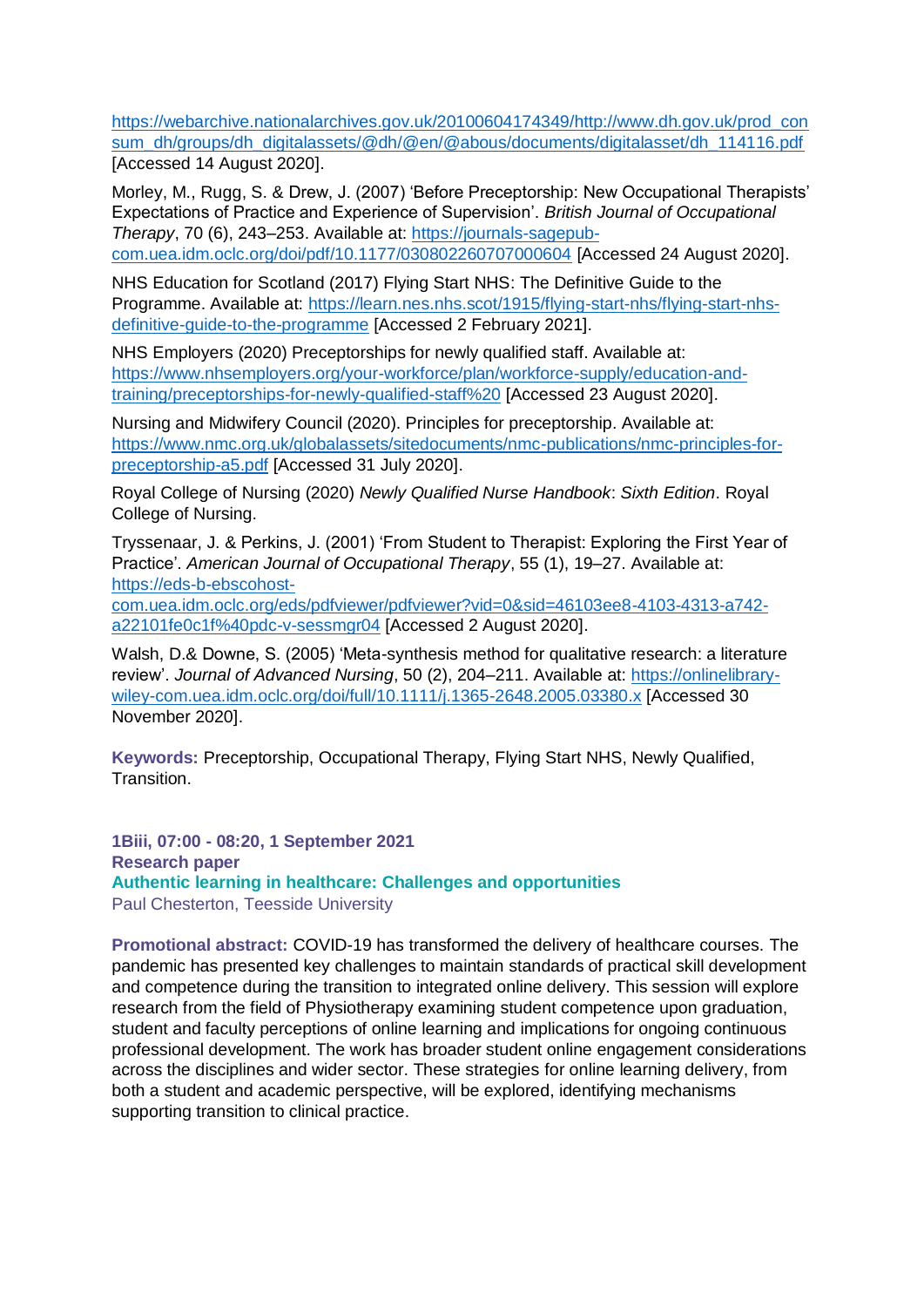**Background, including underpinning literature and, wherever possible, the international relevance of the research:** Physiotherapy pre-registration programs aim to equip graduates with clinical and non-clinical skills, knowledge and behaviours required to enter the profession. A body of research is presented to explore whether newly qualified UK physiotherapists perceive themselves as prepared for clinical practice. With the increase in use of digital learning during COVID-19, it is necessary to assess the effectiveness of emergency remote teaching on various stakeholders (Hodges *et al*.,2020). Student and faculty perceptions are essential regarding the advantages, limitations and recommendations for online learning through the lens of Healthcare Education beyond the United Kingdom.

**Aim(s) and/or research question(s)/research hypothesis(es):** Our research has investigated, through a qualitative cross-sectional questionnaire approach, seminal questions relating to physiotherapy pre-registration education: Do Physiotherapy students feel competent upon graduation against governing body standards? What are student and lecturer perceptions of online learning in an allied health discipline pre-registration course? How do current clinicians maintain continuous professional development and what does this mean for graduates?

**Research methodology/research design, any ethical issues, and methods of data collection and analysis:** Physiotherapy students, faculty, newly qualified and experienced clinicians completed cross-sectional surveys. Newly qualified graduates rated how their degree prepared them for practice against

- 1. Health Care Professionals Council proficiency standards, and
- 2. general clinical skills.

Current students and faculty were surveyed regarding digital learning reflections. Clinicians considered preferred methods of continuous professional development. Data was converted into proportions with lower and upper limits of the 95% confidence interval (Newcombe, 1998). Likert scales were treated as numeric variables with the mean and standard deviation (SD) calculated for combined responses (Hopkins, 2010). Thematic analysis reported patterns from open ended questions.

**Key findings and recommendations:** Students (n=365) overall perceived they were 'well' prepared for clinical practice (12 of out 15 standards). Skills including exercise prescription (Mean 2.42  $\pm$  SD 1.35), psychosocial skills (2.27  $\pm$  1.23) and patient management (2.41  $\pm$ 1.12) were areas respondents felt they were 'not well' prepared for upon graduation. Current students (n=136) felt disadvantaged by online learning compared to face-to-face teaching  $(4.15 \pm 1.01)$ , feeling 'impartial' in relation to satisfaction with online learning approach (2.67)  $\pm$  1.13) and feeling supported by faculty (3.15  $\pm$  1.19). A key factor behind this was the lack of opportunities to engage in online classes, which was perceived not to be the same as traditional face-to-face delivery (63%, CI 55 to 71). Only 55% of students believed academic staff had the necessary skills to deliver effective online content. Faculty members (63%) considered online delivery as inferior to face-to-face teaching. For experienced clinicians (n=408), the most common reason for treatment selection was based upon what was taught in initial training (20.5%, CI 95% 20 to 21), followed by practice-related courses or CPD events (12.7%, 12 to 13). Self-reflection was the most common form of CPD (n=404), followed by webinars and podcast/audio learning.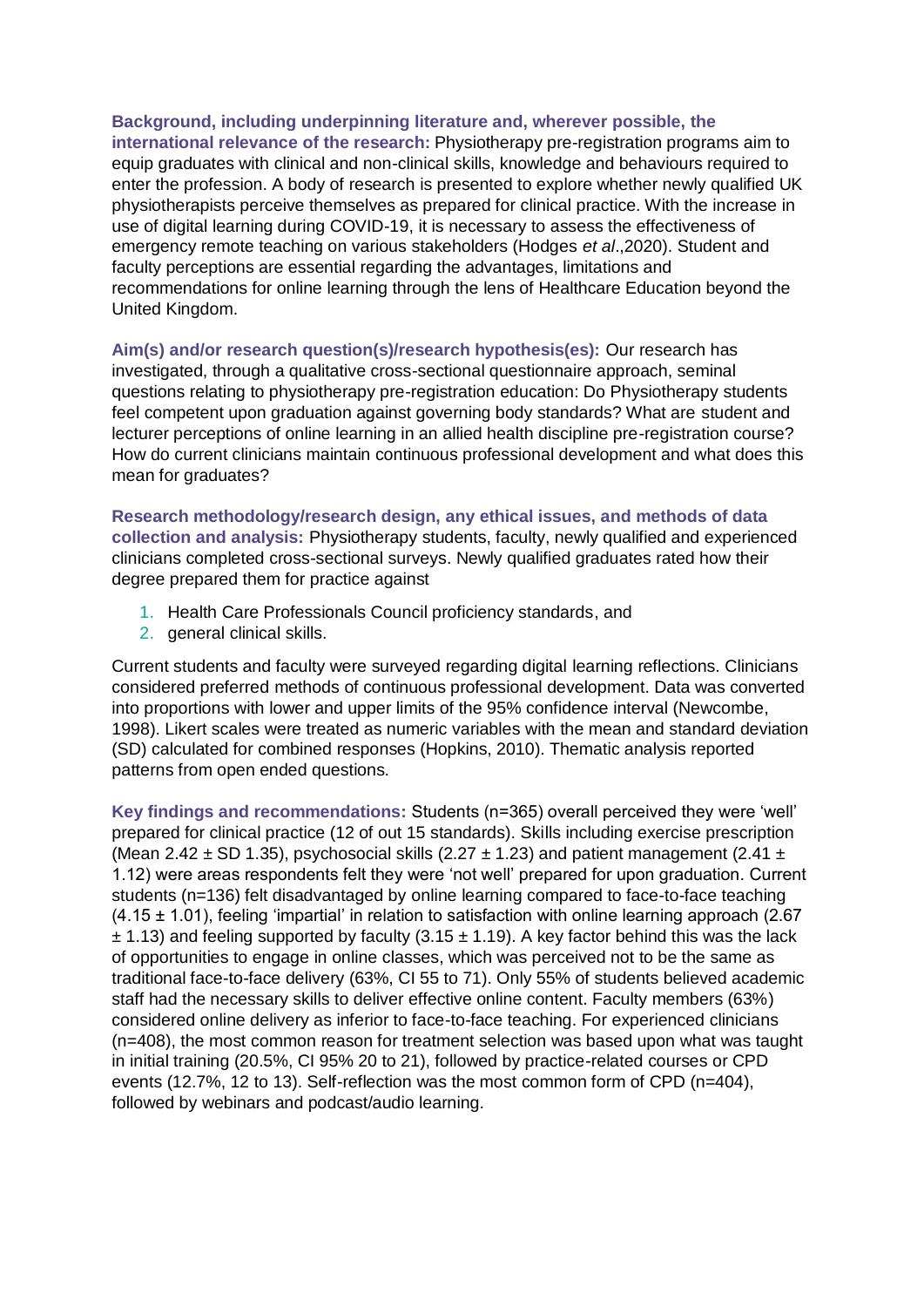**Three key points to indicate how your work contributes to knowledge development within the selected theme:** The studies identified key outcomes and learning opportunities which have widespread reach across the Healthcare Education sector. This body of research has provided insight into healthcare online delivery, from both a student and academic perspective, highlighting opportunities for development and strategies to improve the learning experience. Experienced clinicians' identified treatment technique selection was heavily dependent on skills taught in initial training. This reaffirms the importance of high quality higher education pre-registration degrees. The session will ultimately investigate the mechanisms and authentic learning approaches required to support students' transition to practice.

#### **References:**

Hodges, C., Moore, S., Lockee, B., Trust, T. & Bond, A. (2020) 'The difference between emergency remote teaching and online learning.' *Educause review*, 27, 1-12.

Hopkins, W.G. (2010) 'Linear models and effect magnitudes for research, clinical and practical applications.' *Sportscience*, 14, 49-59.

Newcombe, R.G. (1998) 'Interval estimation for the difference between independent proportions: comparison of eleven methods.' *Statistics in Medicine*, 17(8), 873-890.

**Keywords:** Physiotherapy Education, Professional Standards, Graduating Physiotherapy Students, Online Learning.

**1Biv, 1 September 2021, 07:00 - 08:20 Poster+ European graduating Nursing students' satisfaction with Nursing Education** Minna Tuukkanen, University of Turku

**Promotional abstract:** In this poster, we will present results from the Professional Competence in Nursing research project, focusing on graduating Nursing students' satisfaction with their degree programmes in Finland, Germany, Iceland, Ireland, Lithuania and Spain. Graduating Nursing students' satisfaction seem to vary between the countries. Students are the most satisfied with their clinical placements and trainings but not so satisfied with theoretical studies. This presentation will stimulate discussion about the areas needing development in European Nursing Education.

**Main focus/theme of, or issues addressed by, the poster:** Nursing Education varies in Europe although the European Union defines a mutual framework for education. In earlier studies, graduating Nursing students' satisfaction with their degree programmes has varied. To support the further harmonisation of Nursing Education in Europe, further studies are warranted. In addition, it is important to pay attention to students' satisfaction because it is connected with students' competencies, such as critical thinking skills. The aim of this study was to describe the graduating Nursing students' satisfaction with their Nursing degree programmes in six European countries.

**Research approaches and underlying evaluation:** International cross-sectional design was used in this study. A total of 1,796 graduating Nursing students in Finland, Germany, Iceland, Ireland, Lithuania and Spain participated. Data were collected via structured questionnaire including three questions about satisfaction with education. Questions were scored using a Likert scale (1=very unsatisfied – 4=very satisfied). The data were analysed statistically. This study was a part of Professional Competence in Nursing research project.

**Implications for healthcare education:** On average, graduating Nursing students were quite satisfied with their degree programmes. Students were especially satisfied with their